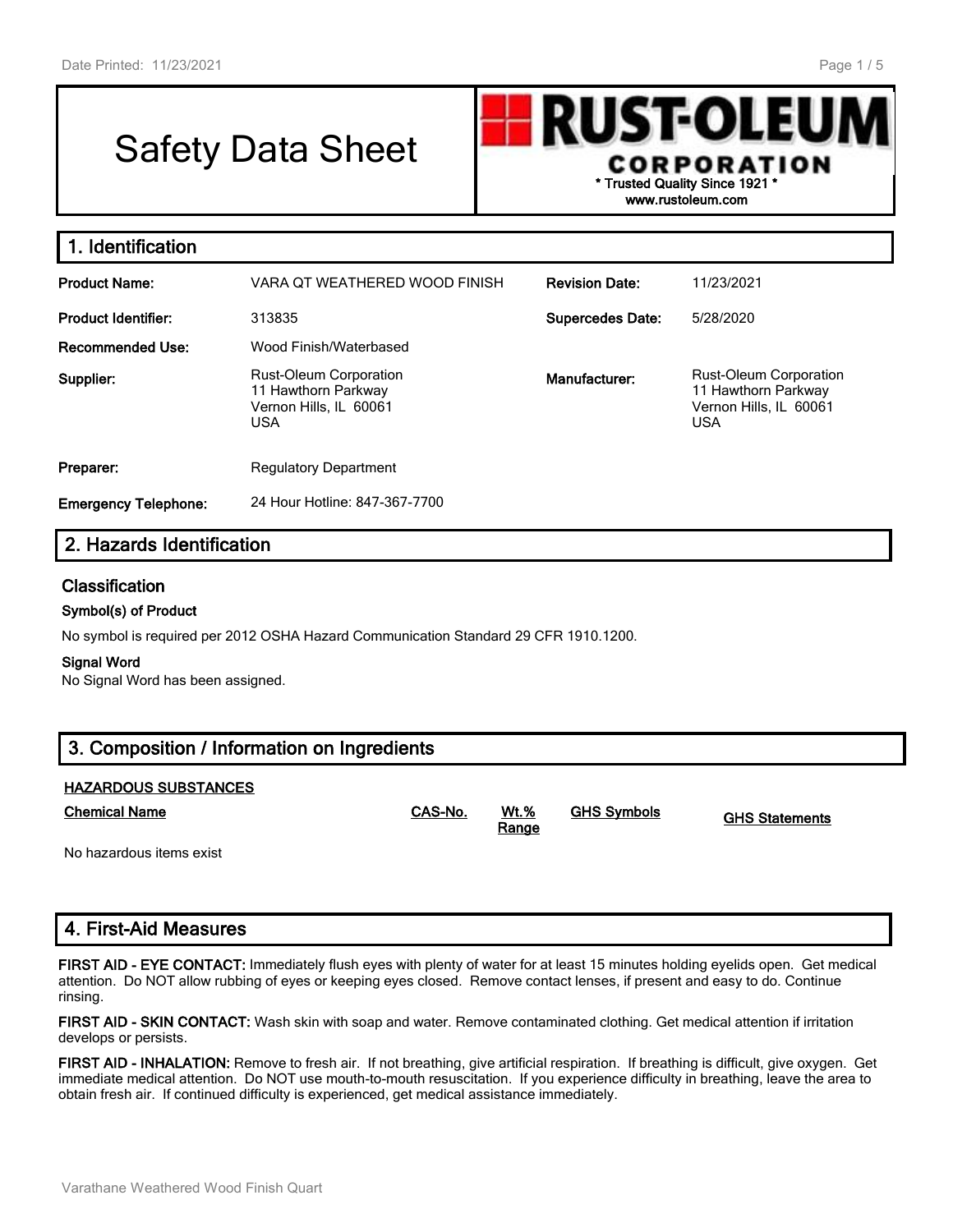**FIRST AID - INGESTION:** Swallowing less than an ounce will not cause significant harm. For larger amounts, do not induce vomiting, but give one or two glasses of water to drink and get medical attention. If swallowed, do not induce vomiting. If victim is conscious and alert, give 2 to 4 cupfuls of water or milk. Call a physician or poison control center immediately. Never give anything by mouth to an unconscious person. Treat symptomatically and supportively. If swallowed, rinse mouth with water. If feeling unwell, get medical attention.

# **5. Fire-Fighting Measures**

**EXTINGUISHING MEDIA:** Alcohol Film Forming Foam, Carbon Dioxide, Dry Chemical, Dry Sand, Water Fog

**UNUSUAL FIRE AND EXPLOSION HAZARDS:** Keep containers tightly closed. FLASH POINT IS TESTED TO BE GREATER THAN 200 DEGREES F. No unusual fire or explosion hazards noted.

**SPECIAL FIREFIGHTING PROCEDURES:** Water may be used to cool closed containers to prevent buildup of steam. If water is used, fog nozzles are preferred.

**Special Fire and Explosion Hazard (Combustible Dust):** No Information

#### **6. Accidental Release Measures**

**STEPS TO BE TAKEN IF MATERIAL IS RELEASED OR SPILLED:** If spilled, contain spilled material and remove with inert absorbent. Dispose of contaminated absorbent, container, and unused contents in accordance with local, state, and federal regulations. Do not incinerate closed containers

# **7. Handling and Storage**

**HANDLING:** Wash thoroughly after handling. Wash hands before eating. Remove contaminated clothing and launder before reuse. Use only with adequate ventilation. Follow all SDS and label precautions even after container is emptied because it may retain product residues. Avoid breathing fumes, vapors, or mist. Avoid contact with eyes, skin and clothing.

**STORAGE:** Store in a dry, well ventilated place. Keep container tightly closed when not in use.

**Advice on Safe Handling of Combustible Dust:** No Information

# **8. Exposure Controls / Personal Protection**

| l Chemical Name            | CAS-No. | Weight %<br><b>Less Than</b> | <b>ACGIH TLV-</b><br><b>TWA</b> | <b>ACGIH TLV-</b><br><b>STEL</b> | <b>OSHA PEL-</b><br><b>TWA</b> | <b>OSHA PEL-</b><br><b>CEILING</b> |
|----------------------------|---------|------------------------------|---------------------------------|----------------------------------|--------------------------------|------------------------------------|
| l No hazardous items exist |         |                              |                                 |                                  |                                |                                    |

#### **PERSONAL PROTECTION**

**ENGINEERING CONTROLS:** Use process enclosures, local exhaust ventilation, or other engineering controls to control airborne levels below recommended exposure limits. Prevent build-up of vapors by opening all doors and windows to achieve crossventilation.

**RESPIRATORY PROTECTION:** A respiratory protection program that meets OSHA 1910.134 and ANSI Z88.2 requirements must be followed whenever workplace conditions warrant a respirator's use.

**SKIN PROTECTION:** Use gloves to prevent prolonged skin contact. Nitrile or Neoprene gloves may afford adequate skin protection.

**EYE PROTECTION:** Use safety eyewear designed to protect against splash of liquids.

**OTHER PROTECTIVE EQUIPMENT:** Refer to safety supervisor or industrial hygienist for further guidance regarding types of personal protective equipment and their applications.

**HYGIENIC PRACTICES:** Wash thoroughly with soap and water before eating, drinking or smoking. Remove contaminated clothing immediately and launder before reuse.

**Engineering Measures for Combustible Dust:** No Information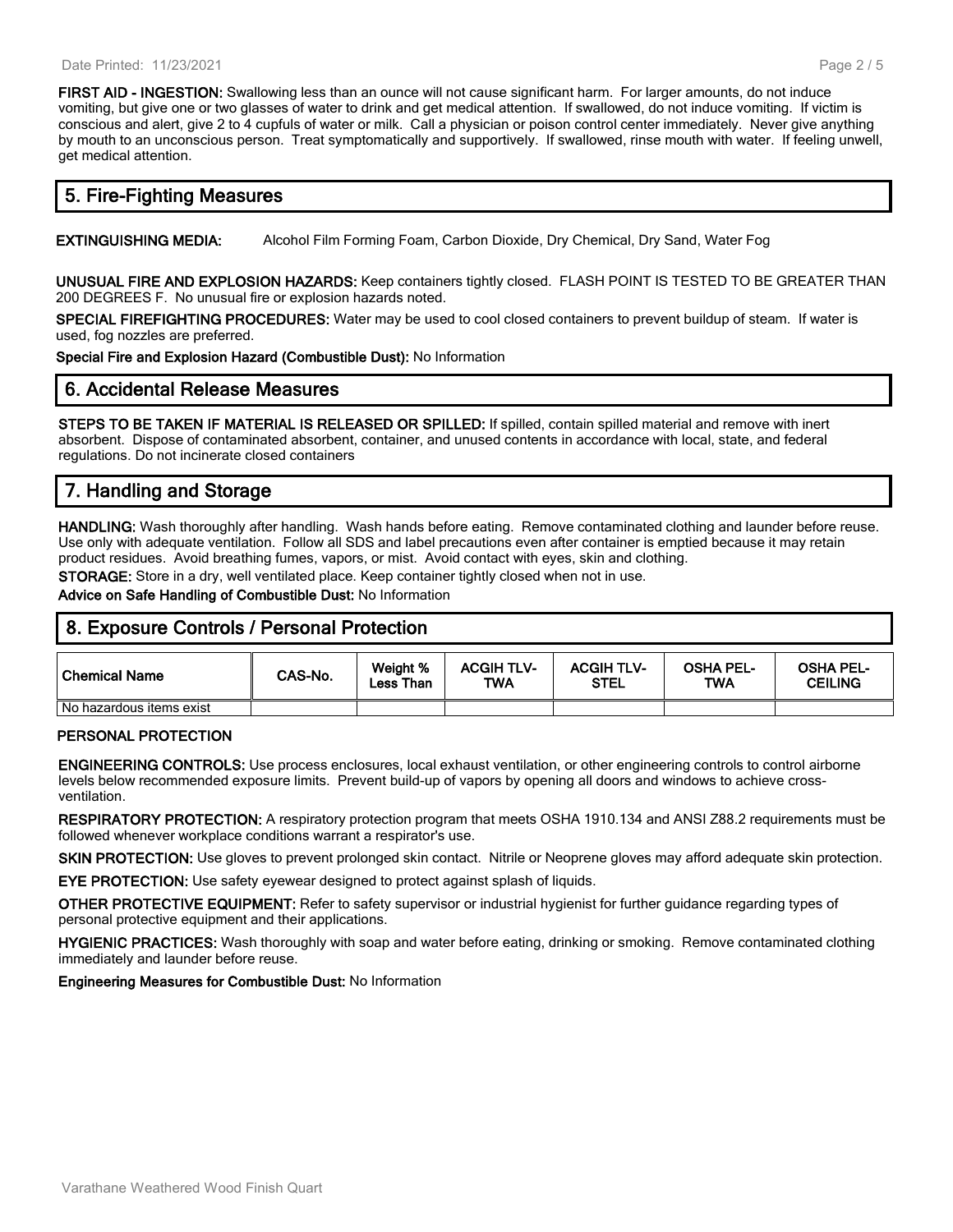# **9. Physical and Chemical Properties**

| Appearance:                 | Liguid                      | <b>Physical State:</b>            | Liguid        |
|-----------------------------|-----------------------------|-----------------------------------|---------------|
| Odor:                       | Mild                        | <b>Odor Threshold:</b>            | N.E.          |
| <b>Specific Gravity:</b>    | 1.002                       | pH:                               | $2.9 - 3.1$   |
| Freeze Point, °C:           | N.D.                        | Viscosity:                        | N.D.          |
| <b>Solubility in Water:</b> | Miscible                    | Partition Coefficient, n-octanol/ |               |
| Decomposition Temp., °C:    | N.D.                        | water:                            | N.D.          |
| Boiling Range, °C:          | $100 - 100$                 | Explosive Limits, vol%:           | $N.A. - N.A.$ |
| Flammability:               | Does not Support Combustion | Flash Point. °C:                  | 94            |
| <b>Evaporation Rate:</b>    | Slower than Ether           | Auto-Ignition Temp., °C:          | N.D.          |
| <b>Vapor Density:</b>       | Heavier than Air            | Vapor Pressure:                   | N.D.          |

(See "Other information" Section for abbreviation legend)

# **10. Stability and Reactivity**

**Conditions to Avoid:** Avoid excess heat. Keep from freezing.

**Incompatibility:** Incompatible with strong oxidizing agents, strong acids and strong alkalies.

**Hazardous Decomposition:** When heated to decomposition, it emits acrid smoke and irritating fumes.

**Hazardous Polymerization:** Will not occur under normal conditions.

**Stability:** This product is stable under normal storage conditions.

#### **11. Toxicological Information**

**EFFECTS OF OVEREXPOSURE - EYE CONTACT:** Irritating, and may injure eye tissue if not removed promptly.

**EFFECTS OF OVEREXPOSURE - SKIN CONTACT:** Low hazard for usual industrial handling or commercial handling by trained personnel.

**EFFECTS OF OVEREXPOSURE - INHALATION:** High gas, vapor, mist or dust concentrations may be harmful if inhaled. Avoid breathing fumes, spray, vapors, or mist.

**EFFECTS OF OVEREXPOSURE - INGESTION:** Substance may be harmful if swallowed.

**EFFECTS OF OVEREXPOSURE - CHRONIC HAZARDS:** No Information

**PRIMARY ROUTE(S) OF ENTRY:** Eye Contact, Ingestion, Inhalation, Skin Absorption, Skin Contact

#### **ACUTE TOXICITY VALUES**

|                           | The acute effects of this product have not been tested. Data on individual components are tabulated below: |           |             |            |
|---------------------------|------------------------------------------------------------------------------------------------------------|-----------|-------------|------------|
| CAS-No.                   | <b>Chemical Name</b>                                                                                       | Oral LD50 | Dermal LD50 | Vapor LC50 |
| <b>No</b>                 |                                                                                                            |           |             |            |
| hazardous<br>items exist. |                                                                                                            |           |             |            |
|                           |                                                                                                            |           |             |            |
|                           |                                                                                                            |           |             |            |

N.E. - Not Established

# **12. Ecological Information**

**ECOLOGICAL INFORMATION:** Product is a mixture of listed components. No ecotoxicity data was found for this product.

#### **13. Disposal Information**

**DISPOSAL INFORMATION:** Dispose of material in accordance to local, state, and federal regulations and ordinances.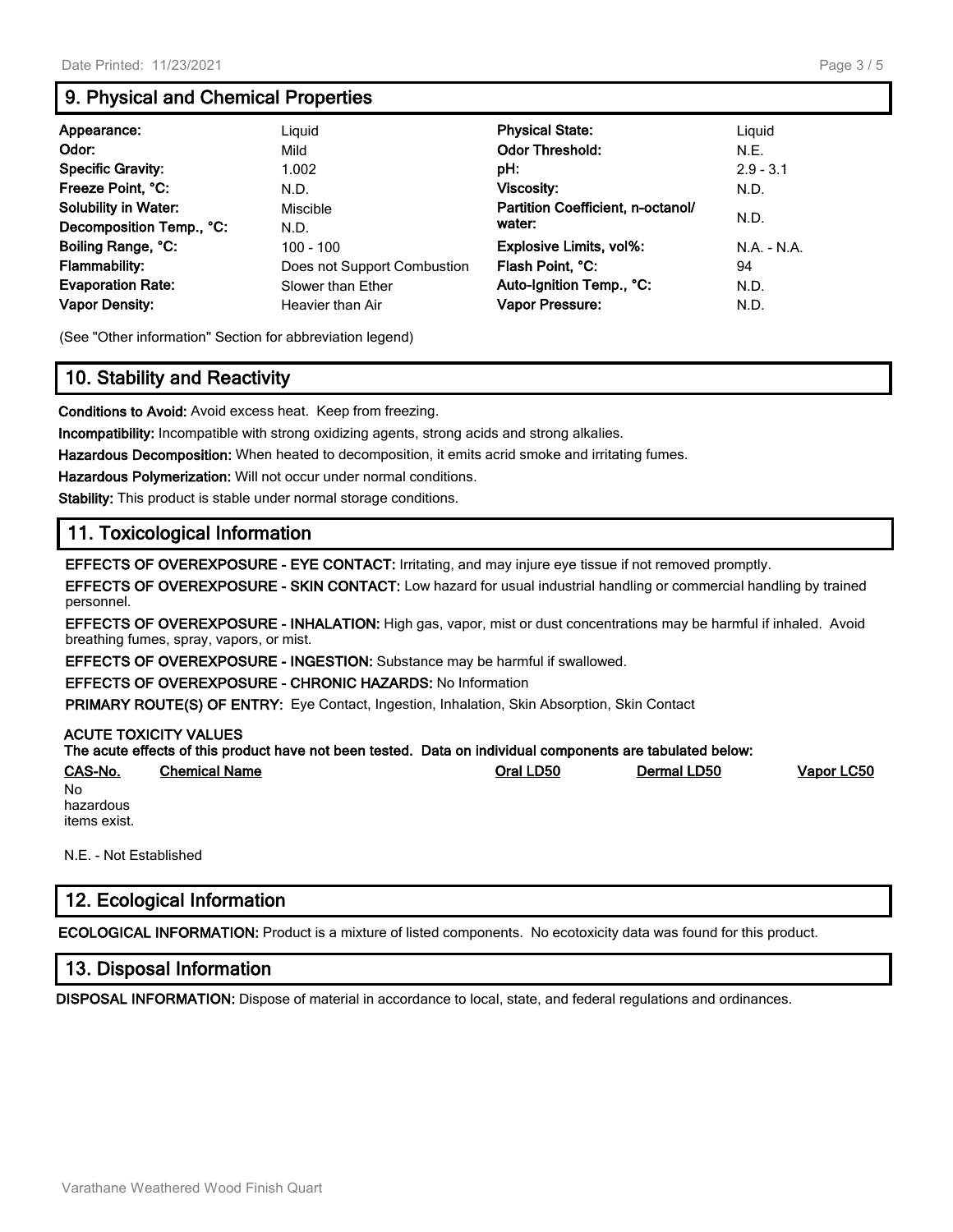# **14. Transport Information**

| <b>UN Number:</b>            | Domestic (USDOT)<br>N.A. | <b>International (IMDG)</b><br>N.A. | Air (IATA)<br>N.A. | <b>TDG (Canada)</b><br>N.A. |
|------------------------------|--------------------------|-------------------------------------|--------------------|-----------------------------|
| <b>Proper Shipping Name:</b> | Not Regulated            | Not Regulated                       | Not Regulated      | Not Regulated               |
| <b>Hazard Class:</b>         | N.A.                     | N.A.                                | N.A.               | N.A.                        |
| Packing Group:               | N.A.                     | N.A.                                | N.A.               | N.A.                        |
| <b>Limited Quantity:</b>     | No.                      | No.                                 | No.                | No.                         |

#### **15. Regulatory Information**

#### **U.S. Federal Regulations:**

#### **CERCLA - SARA Hazard Category**

This product has been reviewed according to the EPA 'Hazard Categories' promulgated under Sections 311 and 312 of the Superfund Amendment and Reauthorization Act of 1986 (SARA Title III) and is considered, under applicable definitions, to meet the following categories:

None Known

#### **SARA Section 313**

This product contains the following substances subject to the reporting requirements of Section 313 of Title III of the Superfund Amendment and Reauthorization Act of 1986 and 40 CFR part 372:

No Sara 313 components exist in this product.

#### **Toxic Substances Control Act**

This product contains the following chemical substances subject to the reporting requirements of TSCA 12(b) if exported from the United States:

No TSCA 12(b) components exist in this product.

#### **U.S. State Regulations:**

**California Proposition 65**

WARNING: WARNING: No Prop. 65 warning is required.